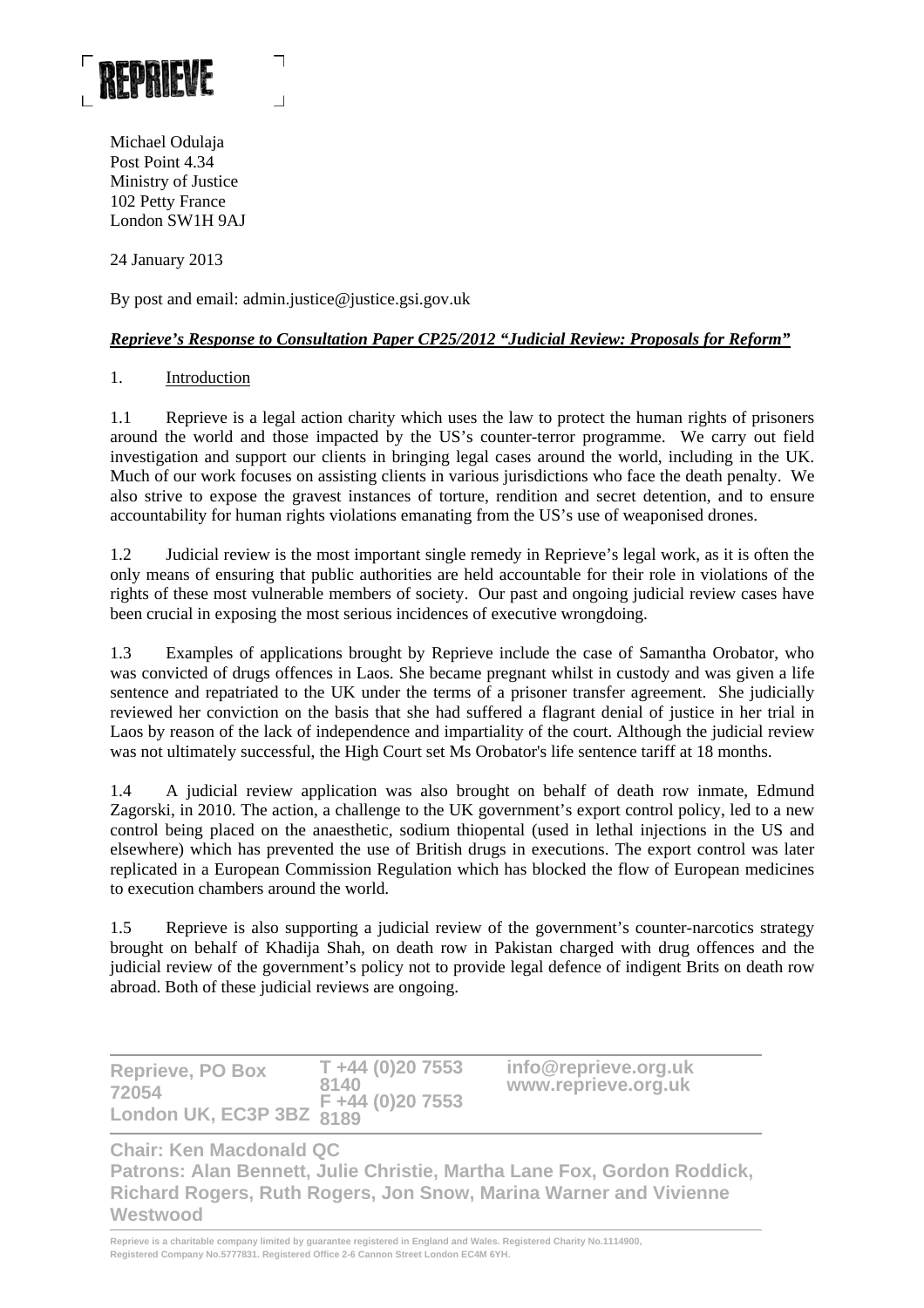

1.6 It was through a judicial review application that our client Yunus Rahmatullah, a Pakistani citizen wrongfully arrested by British forces in Iraq in February 2004 and handed over to US forces for rendition to Bagram, was formally identified. As has been widely reported, Mr Rahmatullah's writ of habeas relief was recently upheld by the UK Supreme Court, reaffirming the importance of the UK's obligations towards those it takes into its custody.

1.7 Reprieve is also supporting judicial review proceedings initiated in March 2012 on behalf of Serdar Mohammed, to examine a number of actions by the Defence Secretary in connection with his detention in Afghanistan in April 2010. These include Mr Mohammed's apparent mistreatment by UK forces, his subsequent transfer to Afghan custody where he was tortured, and the ongoing practice of transferring individuals detained by UK forces to the Afghan authorities. Following service of the claim, the government introduced a moratorium on transfers of detainees to Afghan custody. In November, it attempted to lift that moratorium, and was only prevented from doing so by the grant of an interim injunction.

1.8 We have also sought to use judicial review as a means of clarifying UK policies on cooperation with US counter-terror strategies, for instance in relation to the sharing of intelligence for use in drone strikes outside war zones. It is evident that in this particular area, in which there are already monumental difficulties in obtaining information due to its sensitivity, judicial review is of fundamental importance in protecting our clients' and the wider public interests.

1.9 In the following sections, we set out several general submissions questioning the evidence base and assumptions on which the proposals for reform are based. We also address certain specific questions posed in the consultation. As not every proposal is of direct relevance to Reprieve, we have not attempted to comment on every aspect. However, we have had the opportunity to review a draft of the response to be submitted by the Public Law Project, and wholeheartedly support the comments contained therein.

# 2. Executive summary

2.1 Reprieve considers this to be an ill-conceived set of proposals, based on inadequate evidence, which will disproportionately affect the most vulnerable members of society and endanger the bringing of cases of the highest public importance.

2.2 The consultation is premised on the assertion that the number of judicial review applications has increased exponentially, and that this represents a "substantial cost to public finances", both in the costs of defending the proceedings and apparent additional costs resulting from delays to the services affected. It is suggested that judicial review is therefore creating an impediment to growth and economic recovery.

2.3 Even if this were the case (which, as we highlight below, is far from established), judicial review is a necessary cost to secure the fulfilment of an essential check-and-balance function by the courts, ensuring the accountability of the executive for its decisions and allowing for the protection of the rights of the most vulnerable members of society. To restrict the availability of the remedy in the ways proposed, which bear no relation to the merits or public significance of any given case, would be

| <b>Reprieve, PO Box</b>                       | $T + 44 (0)20 7553$<br>8140 | info@reprieve.org.uk<br>www.reprieve.org.uk |
|-----------------------------------------------|-----------------------------|---------------------------------------------|
| 72054<br>' ondon UK, EC3P 3BZ 8189 (0)20 7553 |                             |                                             |

**Chair: Ken Macdonald QC** 

**Patrons: Alan Bennett, Julie Christie, Martha Lane Fox, Gordon Roddick, Richard Rogers, Ruth Rogers, Jon Snow, Marina Warner and Vivienne Westwood**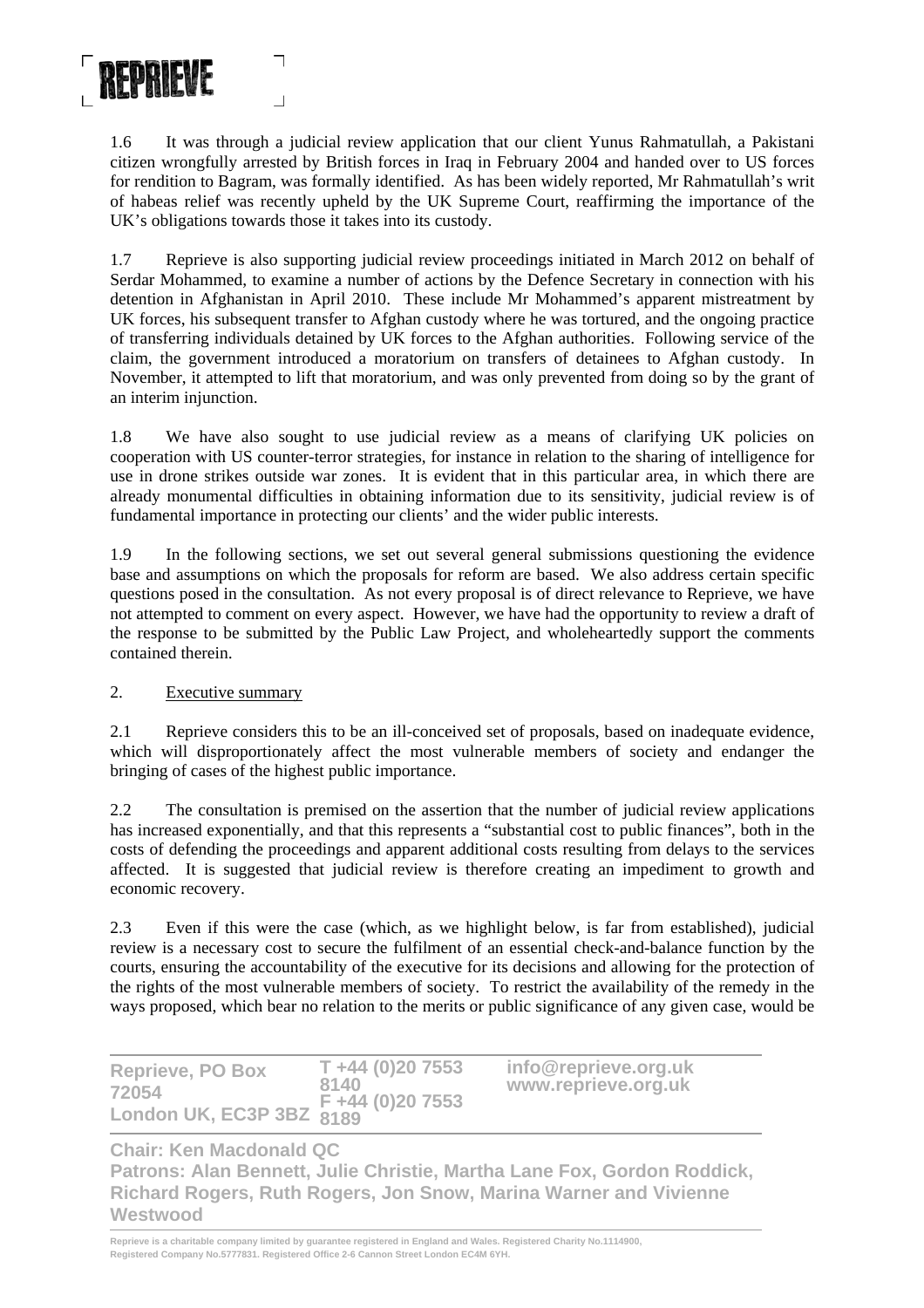

hugely disproportionate to any possible benefit and would have a discriminatory effect on certain sections of the population, including many of Reprieve's clients.

2.4 The consultation document intimates (again, without any evidence) that the number of frivolous or unmeritorious judicial review applications is a cause for concern, and that these need to be filtered out in order to allow 'genuine' claims to proceed. However, it fails to recognise that the oral permission stage in judicial review already (uniquely) operates to prevent these cases from proceeding to full hearing, and, prior to that, the 'paper' stage operates to prevent many applications from being renewed. In reality, the effect of the specific proposals would be to disallow on arbitrary, ill-defined factors many claims of enormous significance to the claimant and the wider public.

2.5 Reprieve has additional concerns in relation to the specific proposals themselves. We are opposed to any reduction in the time limit for the submission of judicial review applications, which would have a discriminatory effect on the most vulnerable in society. As the consultation recognises, it takes a reasonable length of time to prepare a judicial review claim. Parties may need to seek legal advice, obtain evidence, give statements and secure legal aid. All of these processes are likely to take longer where the claimant is, for instance, in custody, located overseas, illiterate or does not have English as their first language (as with many of Reprieve's clients). For these claimants, the requirement to bring a judicial review 'promptly' and in any event within three months of the grounds first arising, is already onerous. Any reduction of this period runs the risk of preventing claims of the type Reprieve supports from being brought. It is already within the power of the judge considering the claim at the permission stage, to refuse to grant permission on the basis that, although it was submitted within 3 months, it was not submitted promptly. In these circumstances, no further reduction of the time limit is necessary.

2.6 We also consider it would be extremely dangerous to require challenges to ongoing or multiple breaches to be brought within three months of the first instance of the breach. This might exclude, for instance, applications challenging ongoing practices and policies – cases which in Reprieve's experience expose issues of the most far-reaching public importance and reduce the number of subsequent cases flowing from lower administrative decisions on the same issue.

2.7 The proposal to remove the right to an oral renewal in certain cases also causes us great concern. For many of Reprieve's clients, particularly in the context of our death penalty work, this has proved to be an immensely important stage in their judicial review claim. Any attempt to restrict this risks causing severe injustice, again disproportionately affecting some of the most vulnerable members of society. It also risks breaching fundamental fair trial rights. Furthermore, the terminology employed in the proposals is extremely ambiguous and, if implemented into the Civil Procedure Rules, would provide insufficient certainty for claimants (thus generating further litigation and costs). Due to the importance of the right, we also oppose the proposal to introduce a fee for oral renewal, which risks preventing many middle-income claimants from exercising this right.

#### 3. General submissions

*The evidence base for the 'case for change' is fundamentally flawed.* 

| <b>Reprieve, PO Box</b>           | $T + 44 (0)20 7553$<br>8140 | info@reprieve.org.uk<br>www.reprieve.org.uk |
|-----------------------------------|-----------------------------|---------------------------------------------|
| 72054<br>London UK, EC3P 3BZ 8189 |                             |                                             |

**Chair: Ken Macdonald QC** 

**Patrons: Alan Bennett, Julie Christie, Martha Lane Fox, Gordon Roddick, Richard Rogers, Ruth Rogers, Jon Snow, Marina Warner and Vivienne Westwood**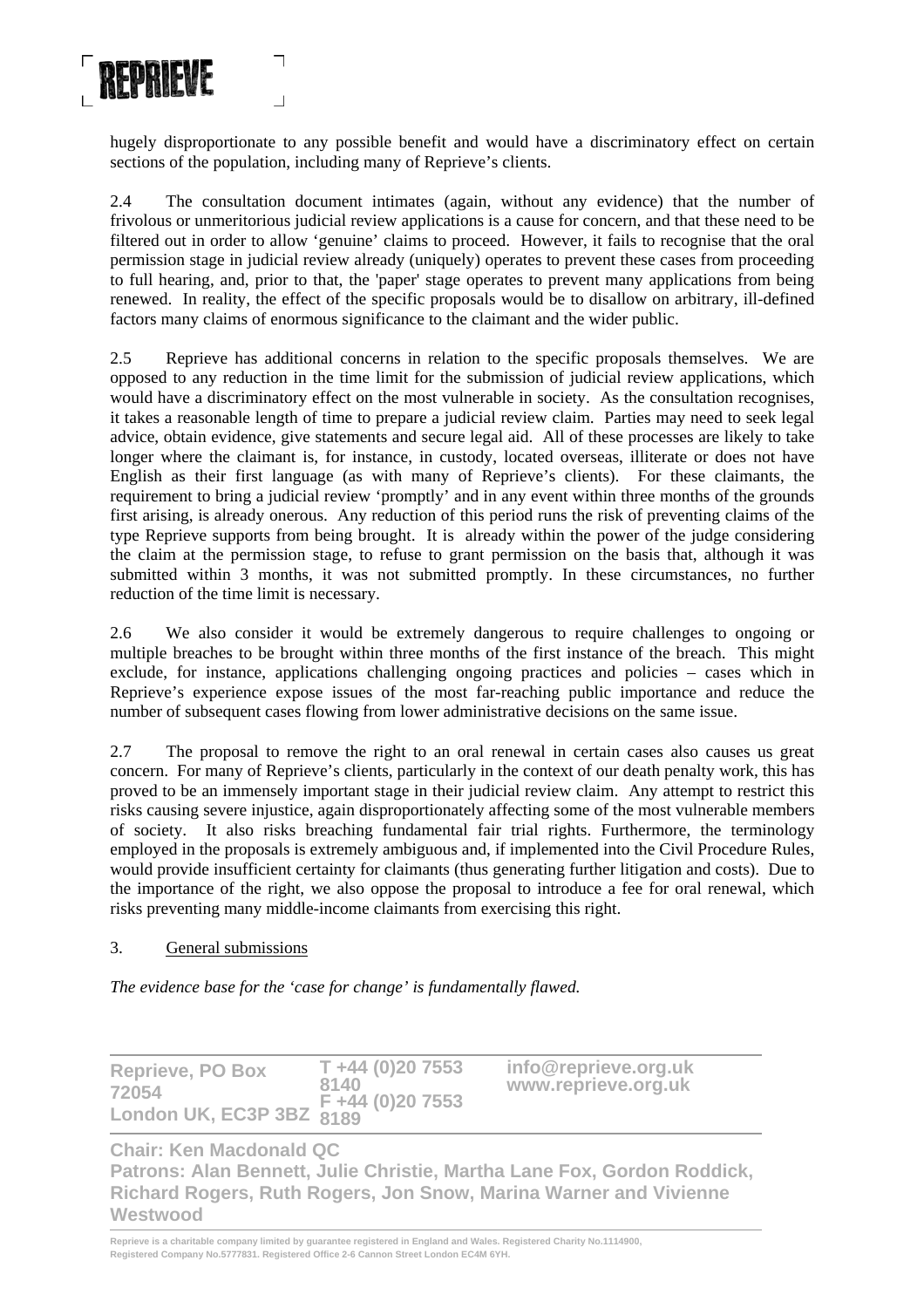

3.1 Section 3 of the consultation asserts that there has been a significant rise in the use of the judicial review mechanism to challenge decision-making by public authorities. In particular, it is suggested that since 2005, the numbers of judicial review applications have dramatically increased. However, as the proposal repeatedly acknowledges, there is little evidence available to the MoJ to support this assertion – rather, the figures appear to be drawn from a variety of different sources, providing no assurance of consistency. It therefore appears at least uncertain that the suggested overall increase in judicial review applications has occurred.

3.2 What is clear, as the consultation recognises, is that if there has been an increase the main area of growth in judicial review has been in immigration and asylum matters (which are not specifically targeted by the proposals). Any rise in the use of judicial review in this area is almost certainly as a consequence of the abolition in 2005 of the Immigration Appellate Authority and its replacement by the Asylum and Immigration Tribunal, in respect of which appeals to the High Court can only be made on the grounds of error of law. As the graph at page 10 of the consultation shows, when immigration and asylum matters are excluded the volume of judicial review cases has remained largely stable since 2005, and other empirical studies demonstrate this has also been the case since the mid  $1990s<sup>1</sup>$  $1990s<sup>1</sup>$ . The basis for the underlying aim of the proposals (to stabilise or reduce the apparent overall increase in judicial reviews) is therefore inherently questionable.

3.3 Further, although the consultation states that judicial review represents a "substantial cost to public finance", both in relation to "the effort of defending the legal proceedings" and also "additional costs incurred as a result of the delays to the services affected" (para. 34), no details are provided about the statistics or information on which the assertion is based. We assume, therefore, that no comprehensive study has been carried out. We are, however, aware of ongoing research which questions the assertion that the administration is overwhelmed by judicial review applications or that it creates a significant impediment to economic progress.<sup>[2](#page-3-1)</sup>

### *Even if there had been an increase in judicial review applications, this is not attributable to a rise in unmeritorious claims*

3.4 If there has been an increase in the overall number of judicial review applications, this should not be automatically attributed to any rise in unmeritorious claims, or 'abuse' of the judicial review mechanism, which needs to be combated. Such an increase in applications would be more likely to stem from other factors.

3.5 This may include a decline in the quality of decision making by public bodies. Public sector funding cuts in recent years render it probable that bodies lower in the administrative framework, such as local councils or planning authorities, are unable to devote the same resources to individual decisions as in previous years, with the inevitable consequence that more decisions will be susceptible to challenge. Efforts should be made to identify shortfalls in these areas and take steps to ensure public authorities are adequately informed and resourced, rather than attempting to restrict the availability of judicial review.

<span id="page-3-0"></span><sup>&</sup>lt;sup>1</sup> E.g. Christopher Hood and Ruth Dixon, Department of Politics and International Relations, University of Oxford, 1 January 2011: [http://www.guardian.co.uk/news/datablog/2012/nov/19/judicial-review-statistics#data](http://www.guardian.co.uk/news/datablog/2012/nov/19/judicial-review-statistics%23data) <sup>2</sup> <sup>2</sup> Bondy and Sunkin: [http://ukconstitutionallaw.org/2013/01/10/varda-bondy-and-maurice-sunkin-judicial](http://ukconstitutionallaw.org/2013/01/10/varda-bondy-and-maurice-sunkin-judicial-review-reform-who-is-afraid-of-judicial-review-debunking-the-myths-of-growth-and-abuse/)[review-reform-who-is-afraid-of-judicial-review-debunking-the-myths-of-growth-and-abuse/](http://ukconstitutionallaw.org/2013/01/10/varda-bondy-and-maurice-sunkin-judicial-review-reform-who-is-afraid-of-judicial-review-debunking-the-myths-of-growth-and-abuse/)

<span id="page-3-1"></span>

| <b>Reprieve, PO Box</b>                         | $T + 44 (0)20 7553$ | info@reprieve.org.uk |
|-------------------------------------------------|---------------------|----------------------|
| 72054                                           | 8140                | www.reprieve.org.uk  |
| London UK, EC3P 3BZ $_{8189}^{F+44}$ (0)20 7553 |                     |                      |

**Chair: Ken Macdonald QC** 

 $\overline{a}$ 

**Patrons: Alan Bennett, Julie Christie, Martha Lane Fox, Gordon Roddick, Richard Rogers, Ruth Rogers, Jon Snow, Marina Warner and Vivienne Westwood**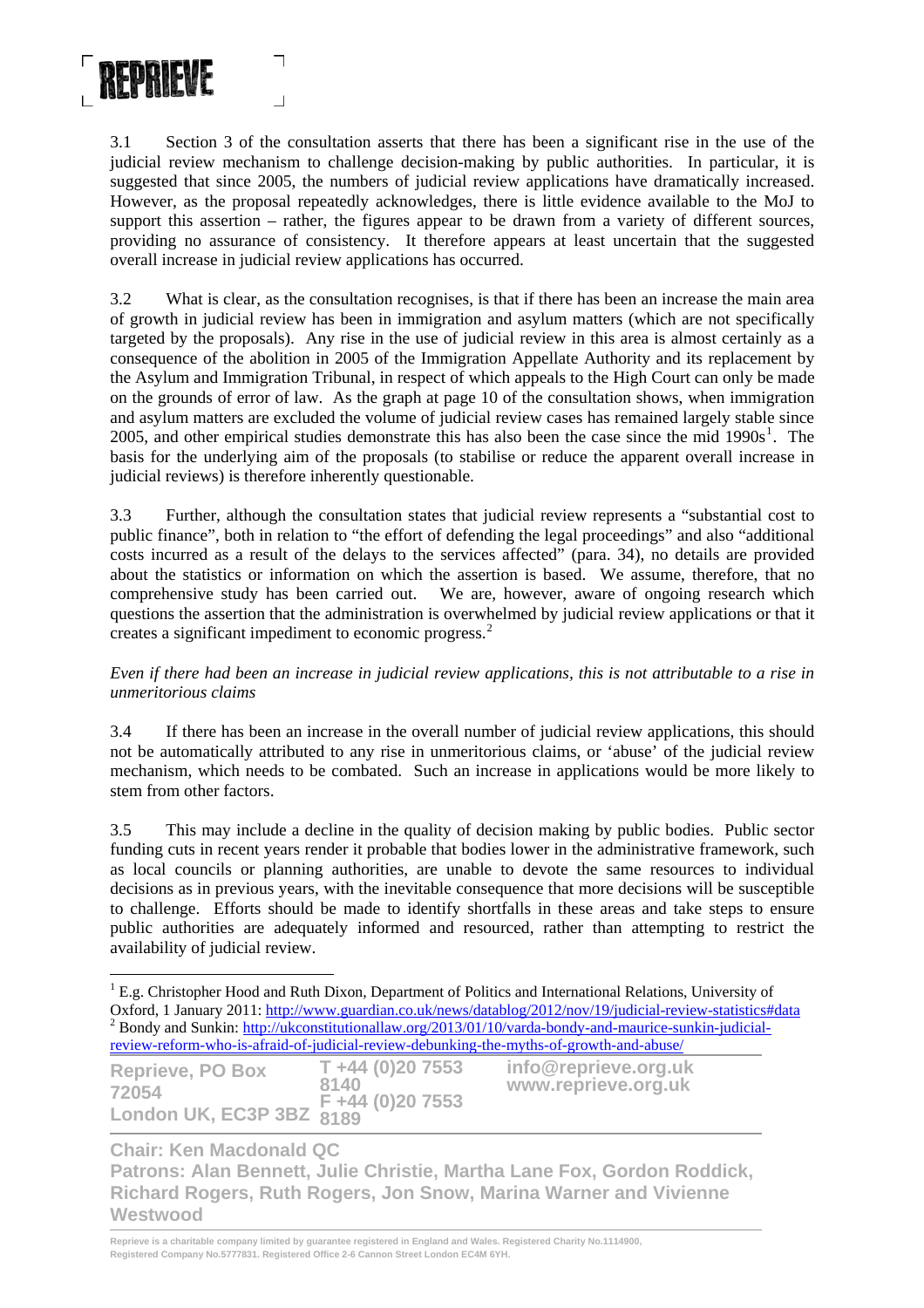

*The proposals are disproportionate and will not distinguish cases on merit* 

3.6 The proposals fail to recognise that judicial review applications are already unique, in that claimants are required to obtain permission to proceed. This means that a member of the judiciary presently acts as a "gate keeper" to unmeritorious cases. There is already therefore a filter in place to eliminate cases which do not merit the time and expense that proceeding to a full hearing would involve. To put this into context, oral permission hearings often last no more than 10 or 20 minutes meaning that a judge may hear 15 or 20 in a day. The court listing officer has the power to limit the time available for a case. Further, the unavoidable reality is that judicial review is a means of resolving some of the most complex cases in our legal system, involving highly technical issues around the limits of executive power, which require at least some substantive consideration of the issues before they can be dismissed. To attempt to carry out a wholesale reduction in the number of cases would be to disregard the purpose of the permission stage already in place and jeopardise challenges to decisions of great public importance, curtailing access to justice and accountability.

3.7 Even if the overall aim is to reduce the number of judicial review applications, the current specific proposals are ill-conceived in that access is not to be restricted on any merit-based criterion. Rather, cases will be excluded on the basis that they fall foul of other (often arbitrary) considerations (such as the period within which they are brought). In essence, the proposals are a cull on quantity of cases without any reference to their quality or likely public value, and are disproportionate.

### *The equality impact assessment is inadequate*

3.8 The consultation expressly recognises that there is not "comprehensive information about court users generally, and specifically those involved in judicial review proceedings in relation to protected characteristics" (para. 110). The government's understanding of the potential equality impacts of the proposals for reform is therefore obviously limited. Further, the impact assessment itself notes at various points the lack of specific information available about, for instance, the volume of applications, the extent of potential behavioural responses and detailed financial information. Reprieve has concerns about the impact of specific proposals on members of society with protected characteristics under the Equality Act, which are detailed below. We would also point out that any wholesale restrictions introduced to a remedy which operates to protect the rights of the vulnerable vis-à-vis state entities are likely to have a greater impact upon those with protected characteristics, and should not be considered without a detailed assessment of the likely consequences in this regard.

#### *The proposals are ambiguous and ill-defined*

3.9 In addition, the proposals are not sufficiently precise to provide any real certainty to claimants. The consultation is permeated with loose terms which if transcribed into formal proposals and incorporated into the Civil Procedure Rules would cause significant confusion (with consequent litigation and costs). Examples of the type of language which causes us concern are:

- "weak or hopeless cases" (para. 33);
- "frivolous" or "vexatious" cases (para. 69);

| <b>Reprieve, PO Box</b>  | $T + 44 (0)20 7553$ | info@reprieve.org.uk |
|--------------------------|---------------------|----------------------|
| 72054                    | 8140                | www.reprieve.org.uk  |
| London UK, EC3P 3BZ 8189 |                     |                      |

# **Chair: Ken Macdonald QC**

**Patrons: Alan Bennett, Julie Christie, Martha Lane Fox, Gordon Roddick, Richard Rogers, Ruth Rogers, Jon Snow, Marina Warner and Vivienne Westwood**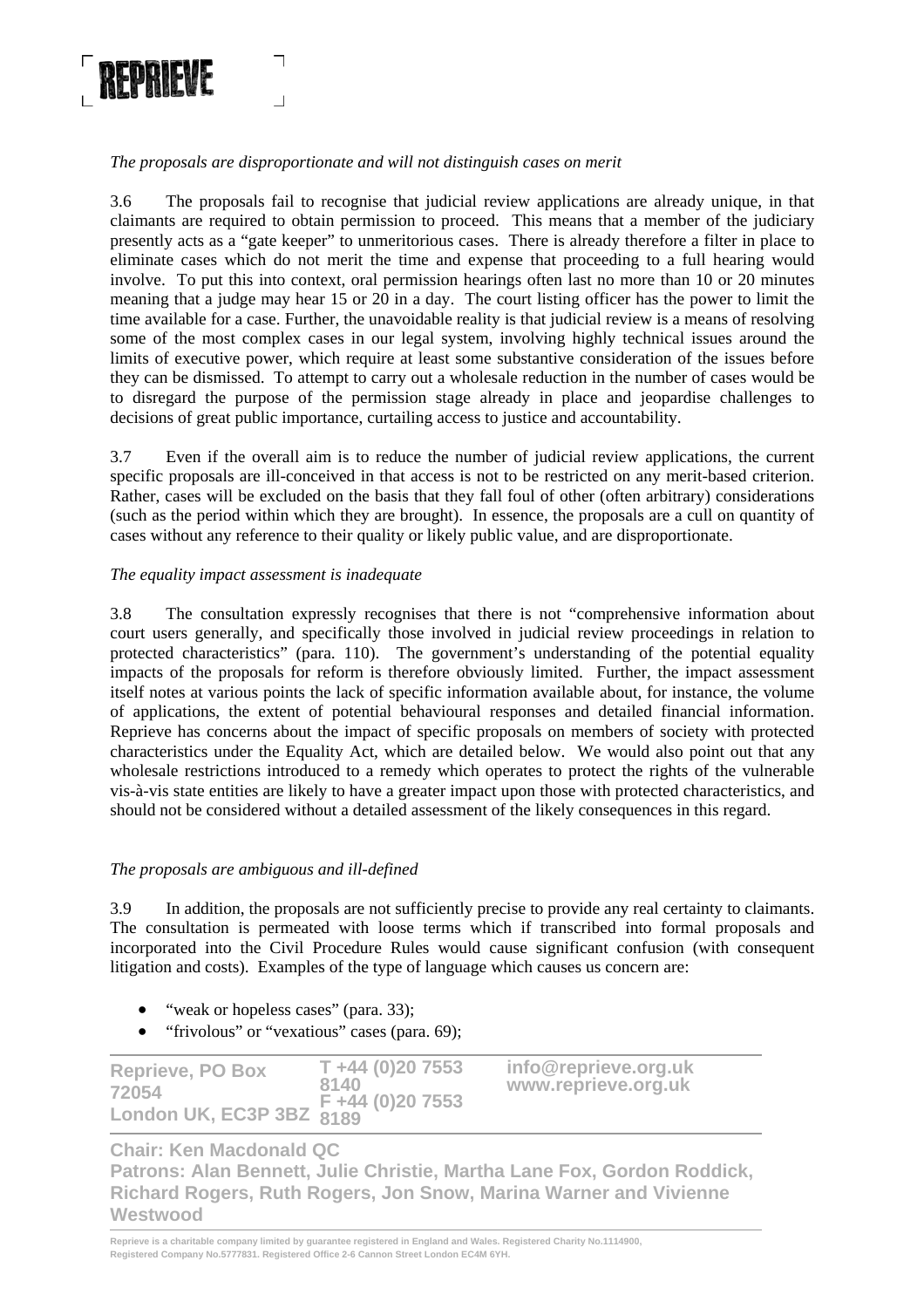

- "misconceived cases" (para. 76);
- "prior judicial process"; "substantially the same matter" and "totally without merit" in the context of the proposal to remove the right to oral renewal.

Further submissions on the ambiguity of certain proposals are set out below.

### 4. Submissions on specific proposals

### *Q.4 Are there any types of case in which a shorter time limit might be appropriate?*

4.1 We do not agree that the time limit for bringing a judicial review should be shortened in any type of case. The current requirement to bring an application 'promptly' and in any event within three months of the grounds for the claim first arising, is already very short and presents a challenge in many cases brought by Reprieve.

4.2 The consultation explicitly recognises that an applicant for judicial review requires a "reasonable amount of time to consider their position, and to take legal advice on the strength of their position and the merits of the case" (para. 42). The types of cases brought by Reprieve's clients by their nature tend to require a significant period of preparation time. This is due to the particular circumstances in which our clients often find themselves, namely abroad (often in very far-away or isolated locations) and/or in custody, meaning their communications and opportunities for consultation are obviously restricted.

4.3 As such, a significant period inevitably elapses between the time when the grounds for claim arise and the affected client even becomes known to Reprieve. There are then often further delays in obtaining instructions (due to the difficulties with access to our clients), and with obtaining evidence, which often has to be gathered abroad, with the cooperation of foreign public authorities. In addition, most of Reprieve's clients rely on legal aid to fund their cases. Securing legal aid can be a slow process, and is often complicated by factors such as the nationality of the client, difficulties in obtaining their financial records and problems completing the requisite forms.

4.4 It would therefore be extremely dangerous to consider any reduction in the current limitation period, as this would heighten the (already very real) risk of depriving some of Reprieve's clients of the opportunity to apply for judicial review, due to a combination of circumstances outside their control.

4.5 Further, it is quite clear that any reduction of the limitation period would have a disproportionate and discriminatory impact on the most vulnerable members of society, who for many reasons (including those outlined above) often require additional time to prepare legal cases. Certain groups would be disproportionately impacted due to protected characteristics under the Equality Act 2010, and as such the proposal would breach that Act.

4.6 A stark example of a client who would be disproportionately affected is one who is suffering from severe trauma or post-traumatic stress disorder (a mental impairment which undoubtedly has a substantial and long-term adverse impact on their ability to carry out normal day-to-day activities). In Reprieve's experience, these clients almost inevitably require longer periods to recount their

| <b>Reprieve, PO Box</b>                  | $T + 44 (0)20 7553$ | info@reprieve.org.uk |
|------------------------------------------|---------------------|----------------------|
| 72054                                    | 8140                | www.reprieve.org.uk  |
| $F_{2034}$<br>London UK, EC3P 3BZ $8189$ |                     |                      |

**Chair: Ken Macdonald QC** 

**Patrons: Alan Bennett, Julie Christie, Martha Lane Fox, Gordon Roddick, Richard Rogers, Ruth Rogers, Jon Snow, Marina Warner and Vivienne Westwood**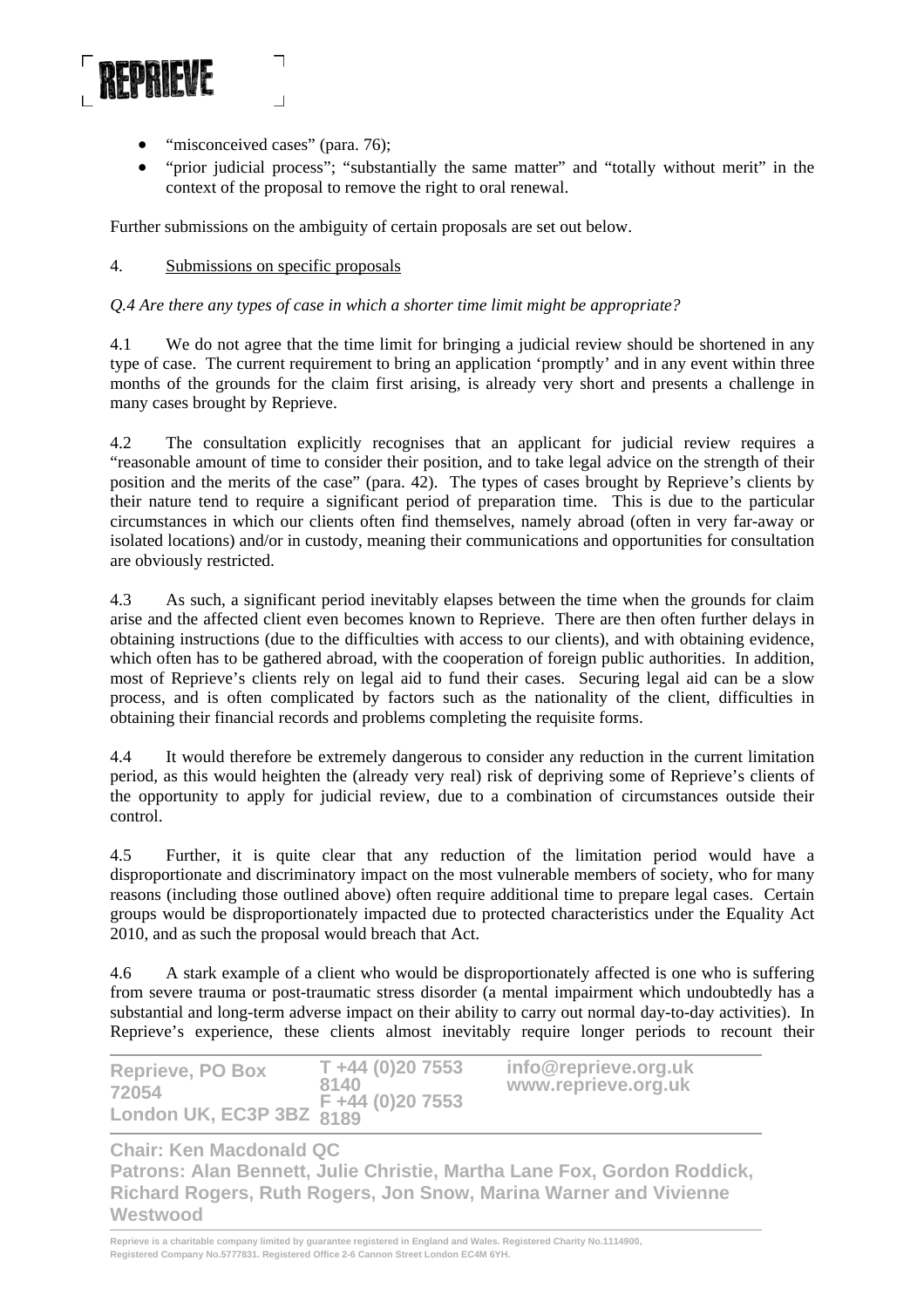

experiences and give instructions (for obvious reasons). Further, clients whose native language is not English often require more time to prepare a case due to the slower speed of communication (and possible need for interpreters and/or translation of documents). They would also therefore be disproportionately impacted by any reduction of the limitation period.

*Question 5: We would welcome views on the current wording of Part 54.5 of the Civil Procedure Rules and suggestions to make clear that any challenge to a continuing breach of multiple decisions should be brought within three months of the first instance of the grounds and not from the end or latest incidence of the grounds.* 

4.7 Reprieve is opposed to any suggestion that an application for judicial review of a continuing breach must be made within three months of the first instance of the grounds. Such an amendment would seriously endanger our clients' ability to challenge ongoing breaches, and policies which have been in existence for more than three months. These are cases of the utmost importance, since they address serious abuses of executive power at the highest level, in relation to which judicial review is often the only available remedy. Such ongoing policies are by their nature likely to have a wider public impact, creating a heightened interest in protecting access to judicial review in respect of these decisions. Scrutiny of unlawful policy, or the unlawful application of policy, is a crucial part of judicial review and of our democratic system, and must not be restricted in any way.

4.8 A good example of the type of application that could be affected by this proposal is the case brought by Reprieve's client Noor Khan, whose father was killed in a US drone strike in Pakistan. The application sought clarification of the UK's policy on sharing 'locational' intelligence obtained by GCHQ with the US, for use in drone strikes. This was in light of an apparent statement by a GCHQ official that such intelligence sharing was "in accordance with the law". As was argued in the claim, such a policy could render GCHQ officers guilty of both domestic and international crimes. The case proceeded directly to a two-day oral permission hearing (evidencing the seriousness of the issues it raised), and the refusal to grant permission is the subject of an appeal.

4.9 Another issue of significant concern to Reprieve is the apparently inadequate enforcement of the UK's export licensing regime in relation to components which may be used in US weaponised drones. Any challenge by way of judicial review might well relate to an ongoing state of affairs, namely the repeated failure by the authorities to properly apply the statutory regime – a claim which may be prevented should it have to be brought within three months of the grounds first arising.

4.10 Reprieve's judicial review challenges to government policy in relation to the export controls around lethal injection drugs and its counter-narcotics strategy (referred to above) would also risk being disallowed under this proposed change.

4.11 Challenges to unlawful policies or the wrongful application of policies are also likely to save costs in the long term, as by enabling a thorough and early examination of an underlying policy, the number of subsequent unlawful decisions will be reduced. This should result in fewer smaller scale judicial review applications or civil actions in relation to the same issue.

*Questions 7-12: Removal of the right to an oral renewal in certain circumstances* 

| <b>Reprieve, PO Box</b>                                 | $T + 44 (0)20 7553$ | info@reprieve.org.uk |
|---------------------------------------------------------|---------------------|----------------------|
| 72054                                                   | 8140                | www.reprieve.org.uk  |
| $F_{20}$ = F +44 (0)20 7553<br>London UK, EC3P 3BZ 8189 |                     |                      |

**Chair: Ken Macdonald QC** 

**Patrons: Alan Bennett, Julie Christie, Martha Lane Fox, Gordon Roddick, Richard Rogers, Ruth Rogers, Jon Snow, Marina Warner and Vivienne Westwood**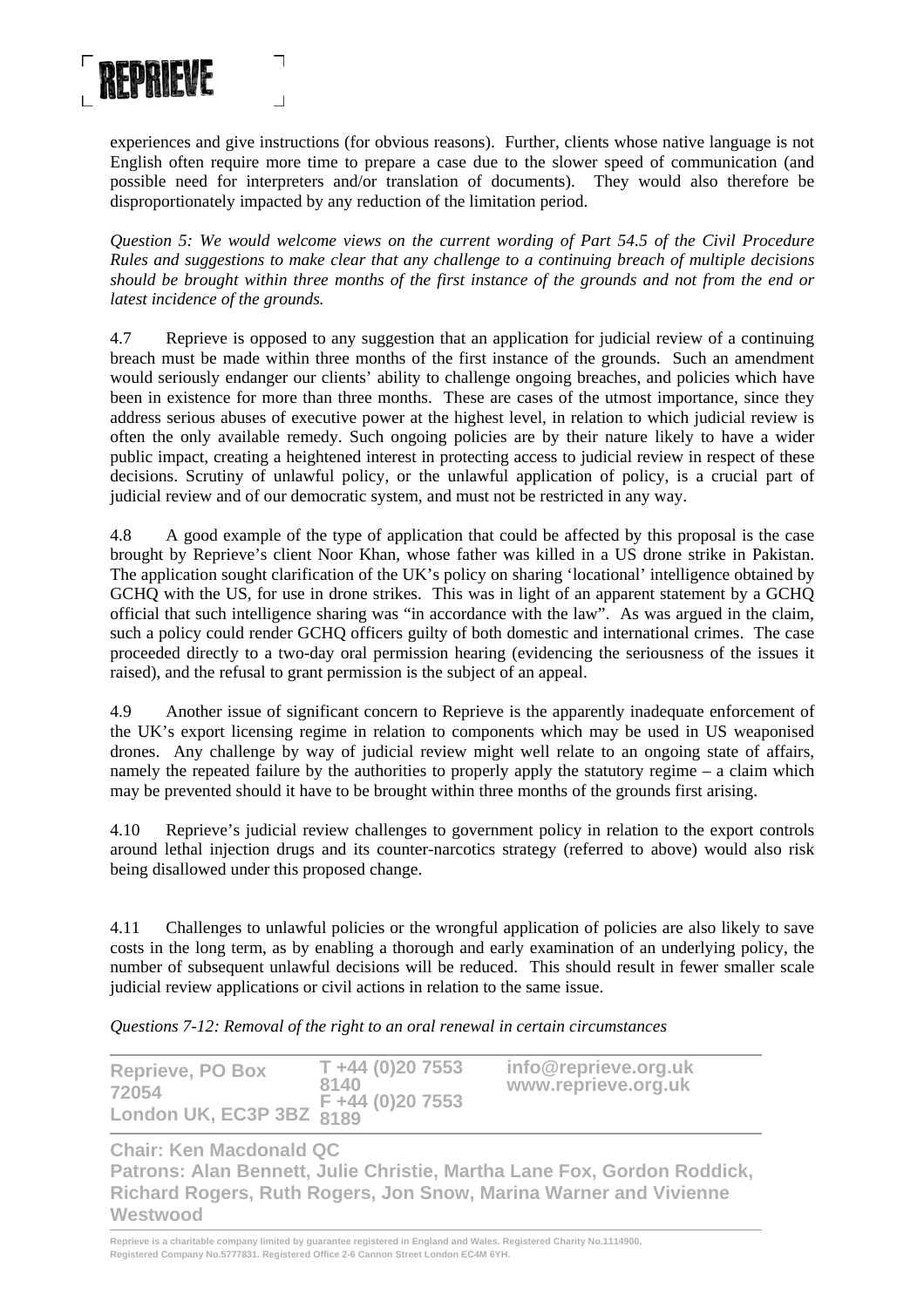

4.12 We disagree with the proposal to remove the right to an oral renewal at the permission stage in any circumstances. The right to request an oral renewal provides an essential safeguard against unjust refusals of permission on the papers, which may arise for a multitude of reasons including judicial oversight or even administrative error. We consider it would be very dangerous to exclude even the possibility of an oral renewal in any case.

4.13 Moreover, the terminology proposed to govern the circumstances in which there will be no right to oral renewal is extremely vague, providing no certainty to clients. This lack of clarity would inevitably cause increased litigation and associated costs to the system. For example, the phrase "whether the issue raised in the judicial review is substantially the same matter as in a prior judicial hearing" is vague and unclear, and likely to have the effect of creating further litigation, with all of the costs implications.

# *Question 14: Do you agree with the proposal to introduce a fee for an oral renewal hearing?*

4.14 We are opposed to the introduction of a fee for an oral renewal hearing. Such a fee is likely to create an unfair obstacle for members of the middle classes who wish to apply for oral renewal, since it would not impact upon those who are legally aided (who would receive legal aid to cover the fee) nor deter the very affluent.

4.15 Similarly to other proposals, the fee would operate to cull certain judicial review applications (where the applicant is unable to pay a fee for oral renewal) without reference to the merits of the case. If the government believes a deterrent is required to prevent requests for oral renewal in unmeritorious cases (and there is no evidence that this is the case), a more equitable and effective solution would be to use after-the-event costs provisions, which are already designed to discourage parties from wasting court time.

4.16 The consultation notes that the proposed fee would initially be set at the same level as for a full judicial review hearing (currently £215, but proposed to rise to £235), and that this is "below the full estimated costs of the proceedings to which it relates". However, it makes clear that the government "will consider the scope for adjusting fees further over time so that they reflect the full costs of providing the service". Clearly this possibility is a cause for further concern, as if a fee for oral renewal were to be introduced, any increase in this would risk putting the mechanism beyond the reach of a greater number of claimants, and excluding even more cases of potential importance.

#### 5. Conclusion

5.1 The judicial review procedure is of paramount importance to Reprieve's clients, who are by definition in positions of extreme vulnerability. Moreover, it serves as an essential (and often the only) means of ensuring that public bodies are held accountable for their actions, a founding principle of democracy as a whole. For these reasons, it is severely troubling that any restrictions on the availability of this essential remedy are being considered at all. It is of still greater concern that the current proposals have been put forward without any comprehensive underlying data, but rather on the basis of questionable assumptions and a general desire to save costs.

| <b>Reprieve, PO Box</b>  | $T + 44(0)207553$ | info@reprieve.org.uk |
|--------------------------|-------------------|----------------------|
| 72054                    | 8140              | www.reprieve.org.uk  |
| London UK, EC3P 3BZ 8189 |                   |                      |

**Chair: Ken Macdonald QC** 

**Patrons: Alan Bennett, Julie Christie, Martha Lane Fox, Gordon Roddick, Richard Rogers, Ruth Rogers, Jon Snow, Marina Warner and Vivienne Westwood**